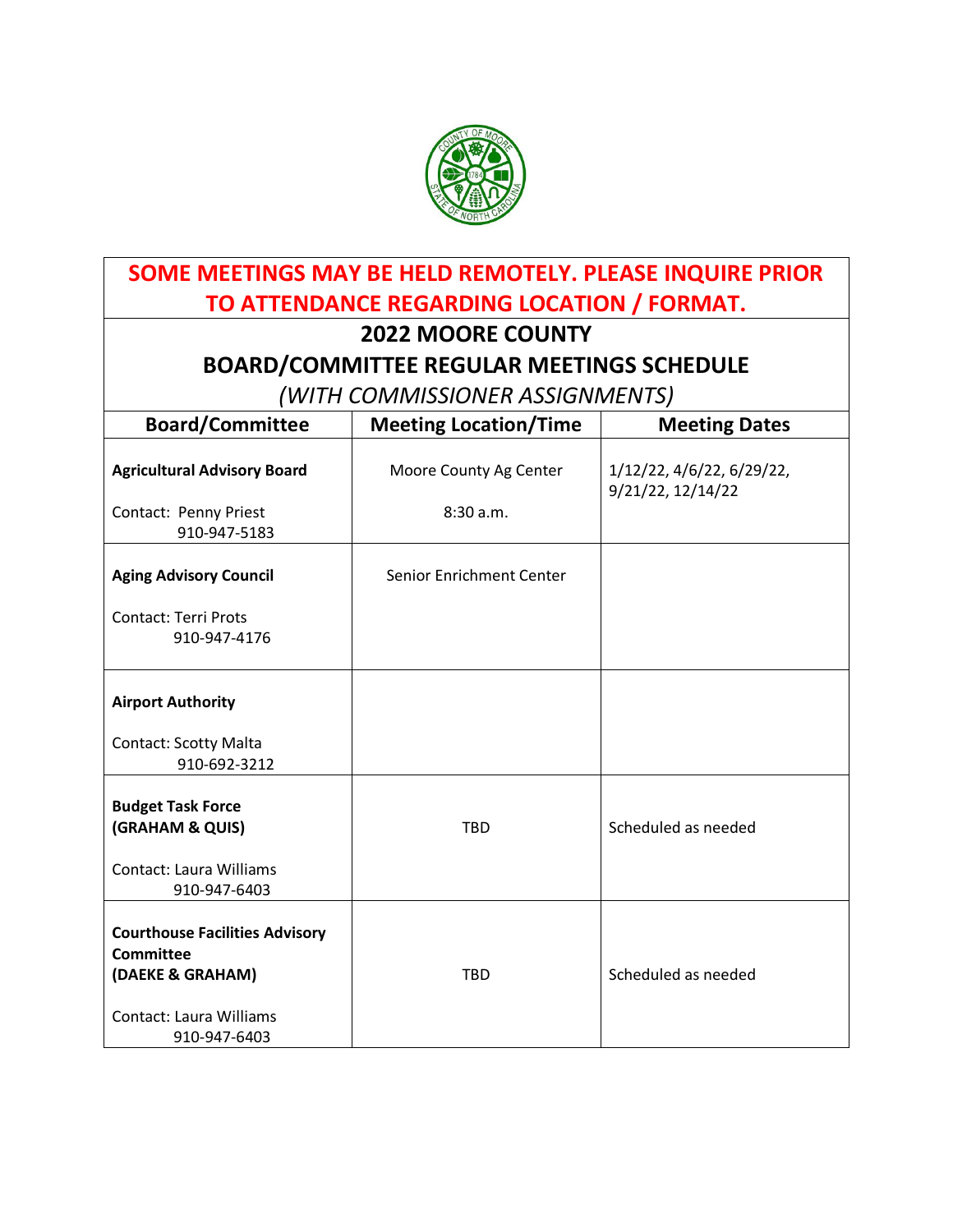| <b>CVB</b><br>(QUIS)<br><b>Contact: Phil Werz</b><br>910-692-3330                                  |                                                                                    |                                                                                                                       |
|----------------------------------------------------------------------------------------------------|------------------------------------------------------------------------------------|-----------------------------------------------------------------------------------------------------------------------|
| <b>DSS</b><br>(GRAHAM)<br>Contact: Kimmie Dowdy<br>910-947-7403                                    | <b>DSS Board Room</b><br>5:30 p.m.                                                 | Third Monday Monthly                                                                                                  |
| <b>Facilities Task Force</b><br>(DAEKE & GRAHAM)<br><b>Contact: Laura Williams</b><br>910-947-6403 | <b>TBD</b>                                                                         | Scheduled as needed                                                                                                   |
| <b>Fire Commission</b><br>(RITTER)<br><b>Contact: Candace Dowd</b><br>910-947-4351                 | <b>Public Safety Center</b><br>Community Room (2 <sup>nd</sup> Floor)<br>6:00 p.m. | 1/13/22, 3/10/22, 5/12/22,<br>7/14/22, 9/8/22, 11/10/22                                                               |
| <b>Health Board</b><br>(QUIS)<br><b>Contact: Matt Garner</b><br>910-947-4500                       | <b>Health Department</b><br><b>Board Room</b><br>6:00 p.m.                         | 1/10/22, 2/7/22, 3/7/22, 4/4/22,<br>5/2/22, 6/6/22, 7/11/22, 8/1/22,<br>9/12/22, 10/3/22, 11/7/22,<br>12/5/22, 1/9/23 |
| <b>JCPC</b><br>(GRAHAM)<br>Contact: Lindsey Bufmeyer<br>lbufmeyer@moorecountync.gov                | <b>Public Safety Center</b><br><b>Community Room</b><br>8:30 a.m.                  | 2/1/22, 4/5/22, 5/3/22, 6/7/22                                                                                        |
| <b>LEPC</b><br>(RITTER)<br><b>Contact: Candace Dowd</b><br>910-947-4351                            | <b>Public Safety Center</b><br>EOC Room (Level 0)<br>11:00 a.m.                    | 2/10/22, 5/12/22, 8/11/22,<br>11/10/22                                                                                |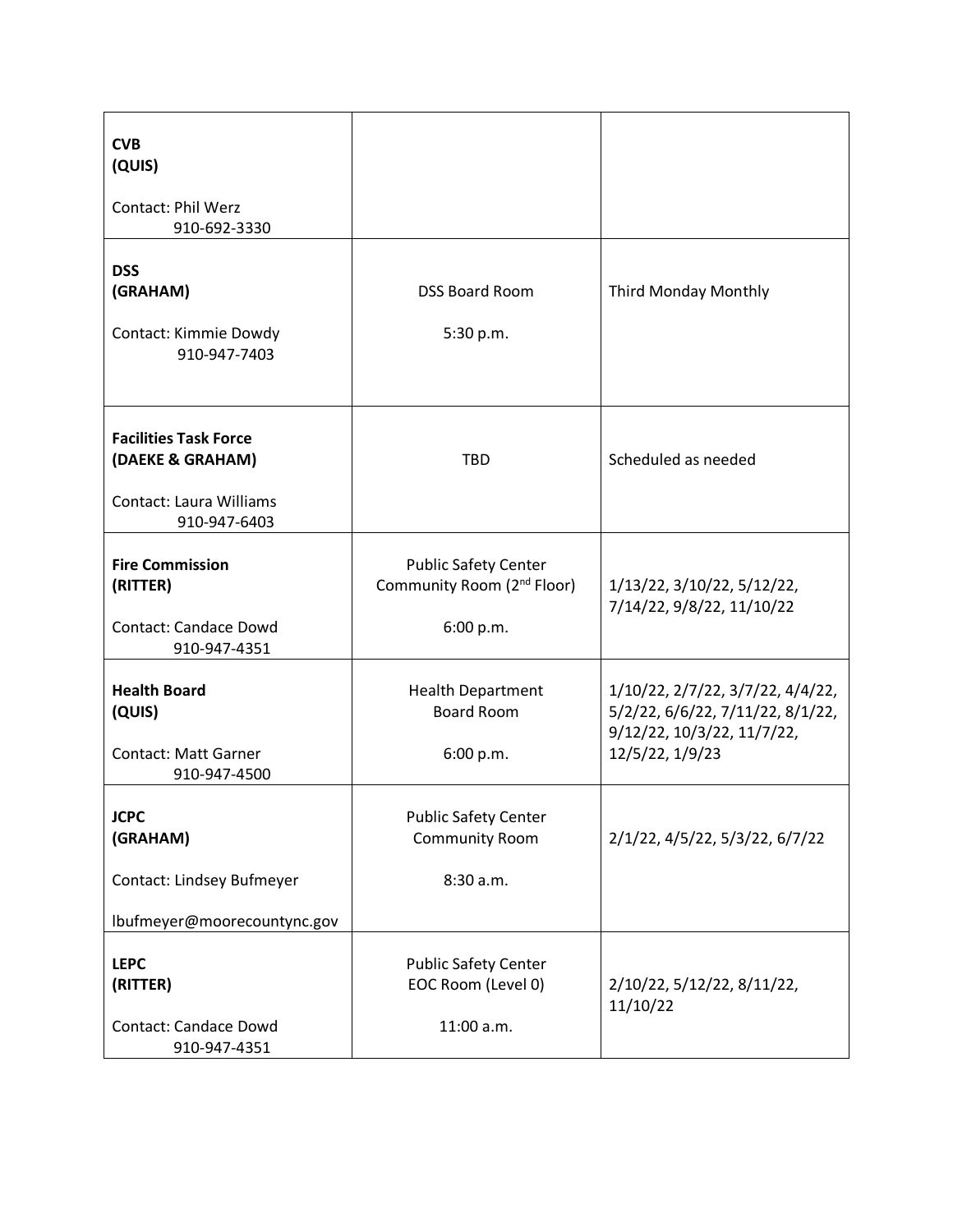| Library<br>(DAEKE)<br><b>Contact: Alice Thomas</b><br>910-947-4335<br><b>Moore County Transportation</b><br><b>Committee (MCTC)</b><br>(QUIS) | Carthage Library<br>3:30 p.m.<br><b>TBD</b>                                                   | 1/19/22, 4/20/22, 7/20/22,<br>10/19/22<br>Scheduled as needed                                              |
|-----------------------------------------------------------------------------------------------------------------------------------------------|-----------------------------------------------------------------------------------------------|------------------------------------------------------------------------------------------------------------|
| <b>Contact: Stephanie Cormack</b><br>910-947-5010                                                                                             |                                                                                               |                                                                                                            |
| <b>Nursing/Adult Care CAC</b><br>(RITTER)<br>Contact: Sandy Nusbaum<br>cacvol@twc.com                                                         |                                                                                               |                                                                                                            |
| <b>Planning Board</b><br><b>Contact: Stephanie Cormack</b><br>910-947-5010                                                                    | <b>Commissioners' Meeting Room</b><br>Historic Courthouse, 2 <sup>nd</sup> Floor<br>6:00 p.m. | 1/6/22, 2/3/22, 3/3/22, 4/7/22,<br>5/5/22, 6/2/22, 7/7/22, 8/4/22,<br>9/1/22, 10/6/22, 11/3/22,<br>12/1/22 |
| <b>Parks &amp; Recreation Advisory</b><br><b>Board</b><br>(RITTER)<br>Contact: April Medlin                                                   | Moore County Sports Complex<br>Multipurpose Room<br>12:00 p.m.                                | $2/8/22$ , $4/4/22$ , $6/6/22$ , $8/1/22$ ,<br>10/3/22, 12/5/22                                            |
| 910-947-2504<br><b>Sandhills Center Board</b><br>(GRAHAM)<br>Contact: Sherry Bynum<br>910-673-9111                                            | <b>Administrative Offices</b><br>1120 Seven Lakes Drive<br>West End<br>7:00 p.m.              | Second Tuesday monthly                                                                                     |
| <b>Soil &amp; Water Conservation</b><br><b>District Board</b><br>Contact: Penny Priest<br>910-947-5183                                        | Moore County Ag. Center<br>Soil & Water Conference Room<br>4:00pm                             | Second Thursday monthly                                                                                    |